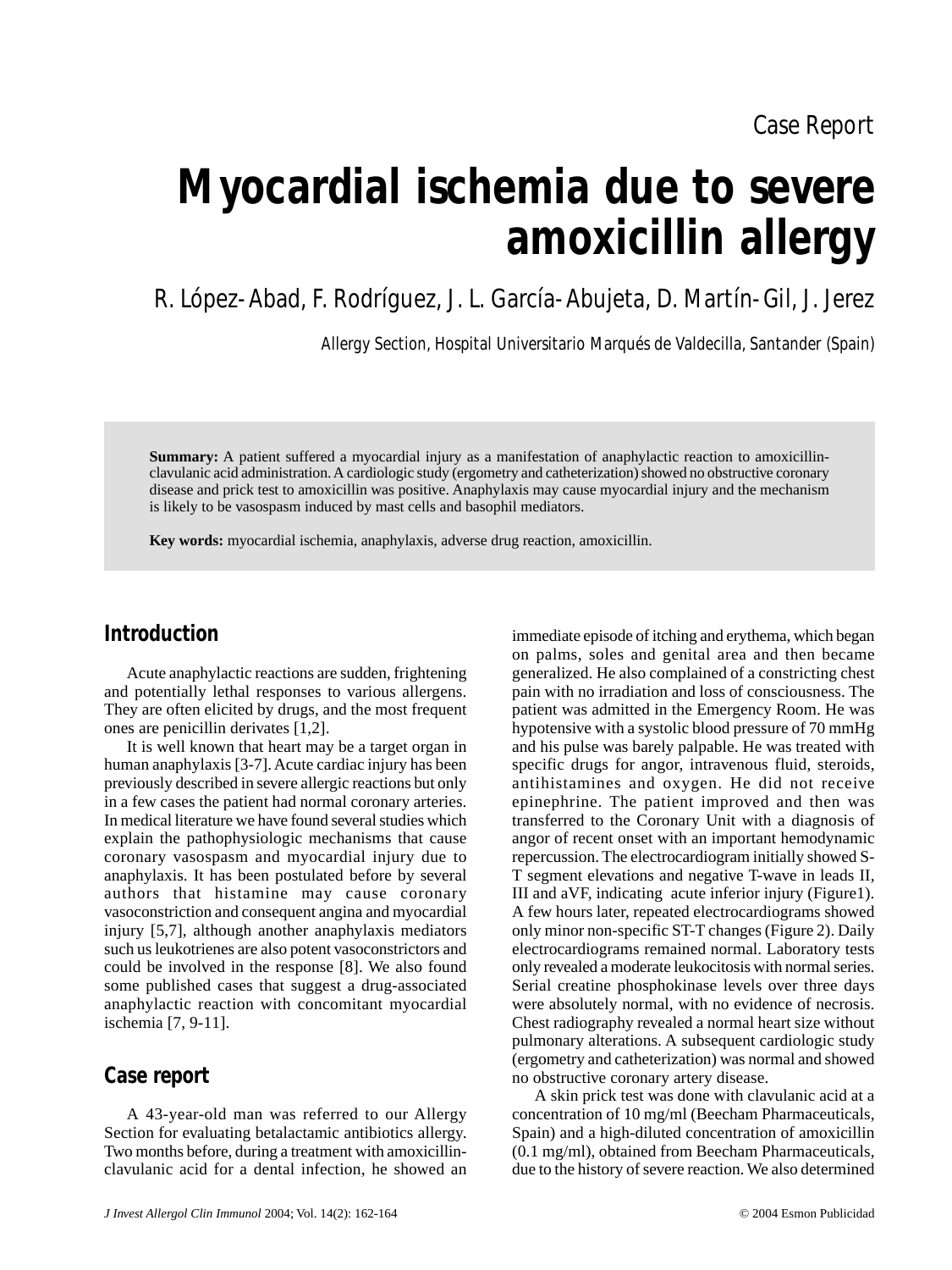







 $n \rightarrow n$